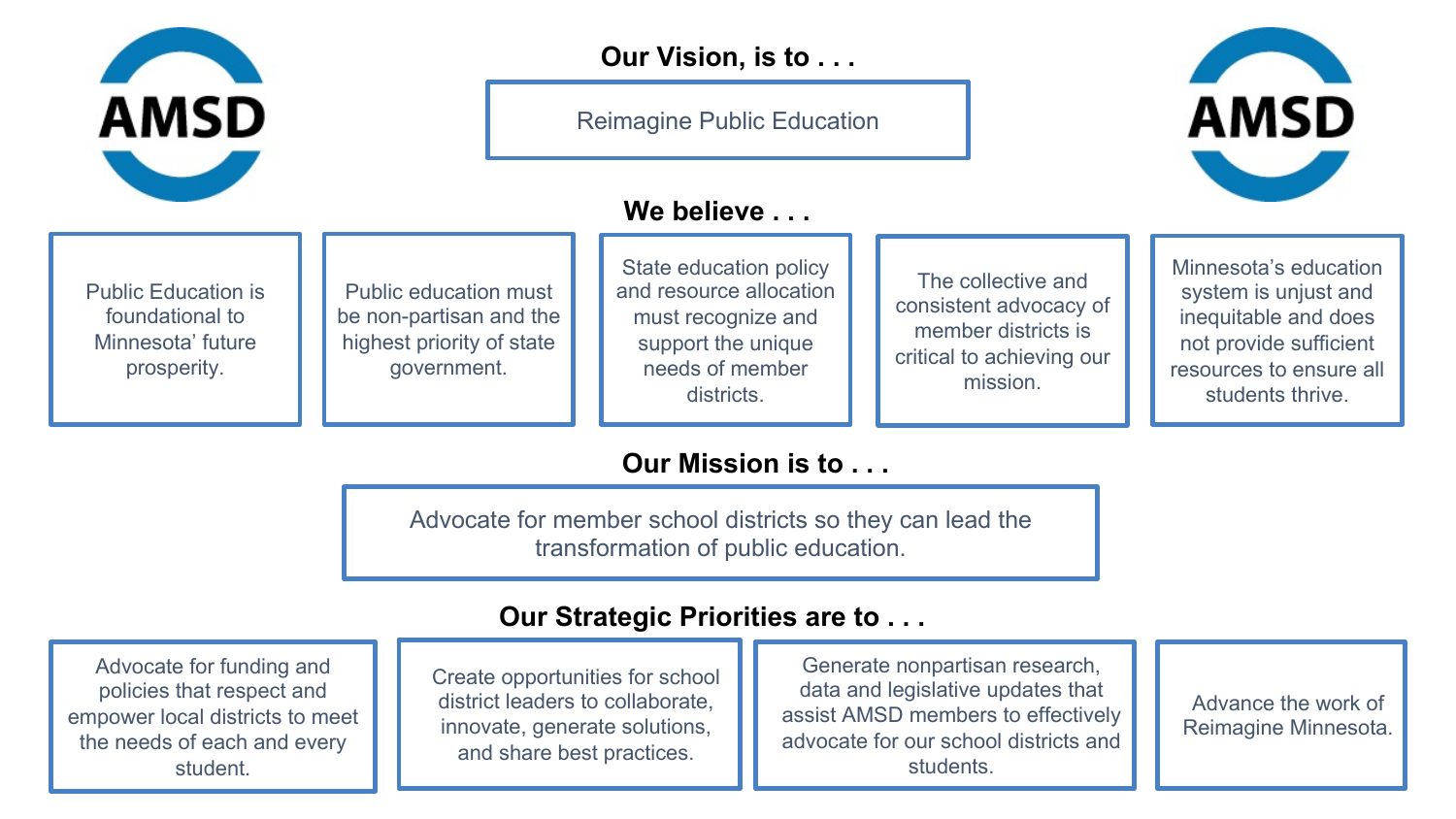## **We will measure our progress**

1

2

#### **Our Strategic Priorities are to . . .**



Litmus test: How will this (action) transform Public Education?

Annual Survey to all Board members (see Slide #3)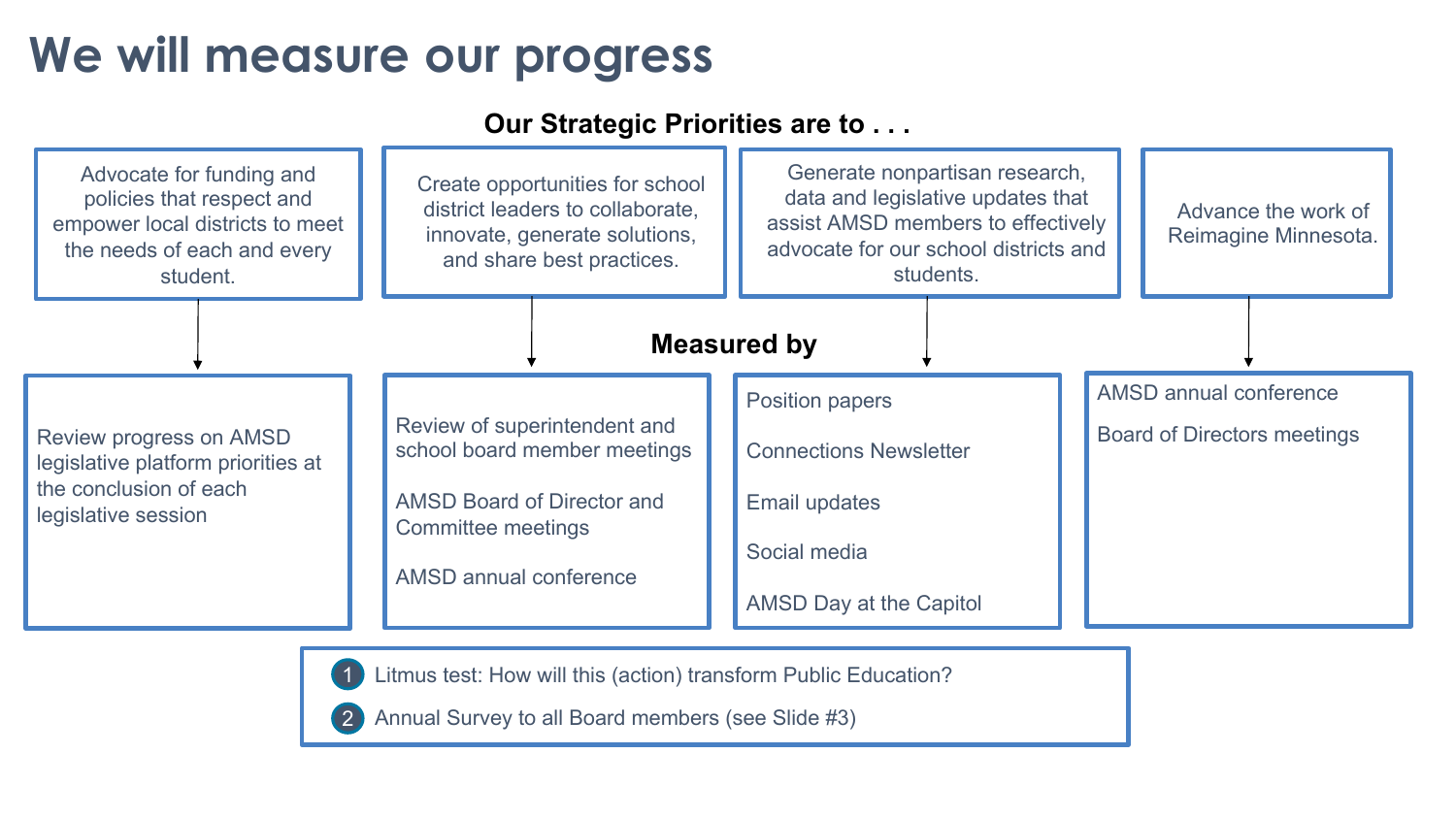# **AMSD Annual Survey**

- Demographic questions
	- $\Box$  Superintendent
	- $\Box$  Board Member
	- $\Box$  Other
- 2. Please rate your level of satisfaction for each the AMSD Services



3. Other than funding, what policy is would you like AMSD to pursue that would transform public

4. How has AMSD helped your district innovate, generate solutions and/or implement best practices? OR

What innovatic dultions or best practices that you learned from AMSD has your district implemented?

- 5. What research or data would you like to see AMSD gather?
- 6. How has the work of Reimagine Minnesota helped your district shrink the achievement gap?
- 7. Comments:

 $\log$  when we sent this to board members – the changes that were made so it reflects the original survey?